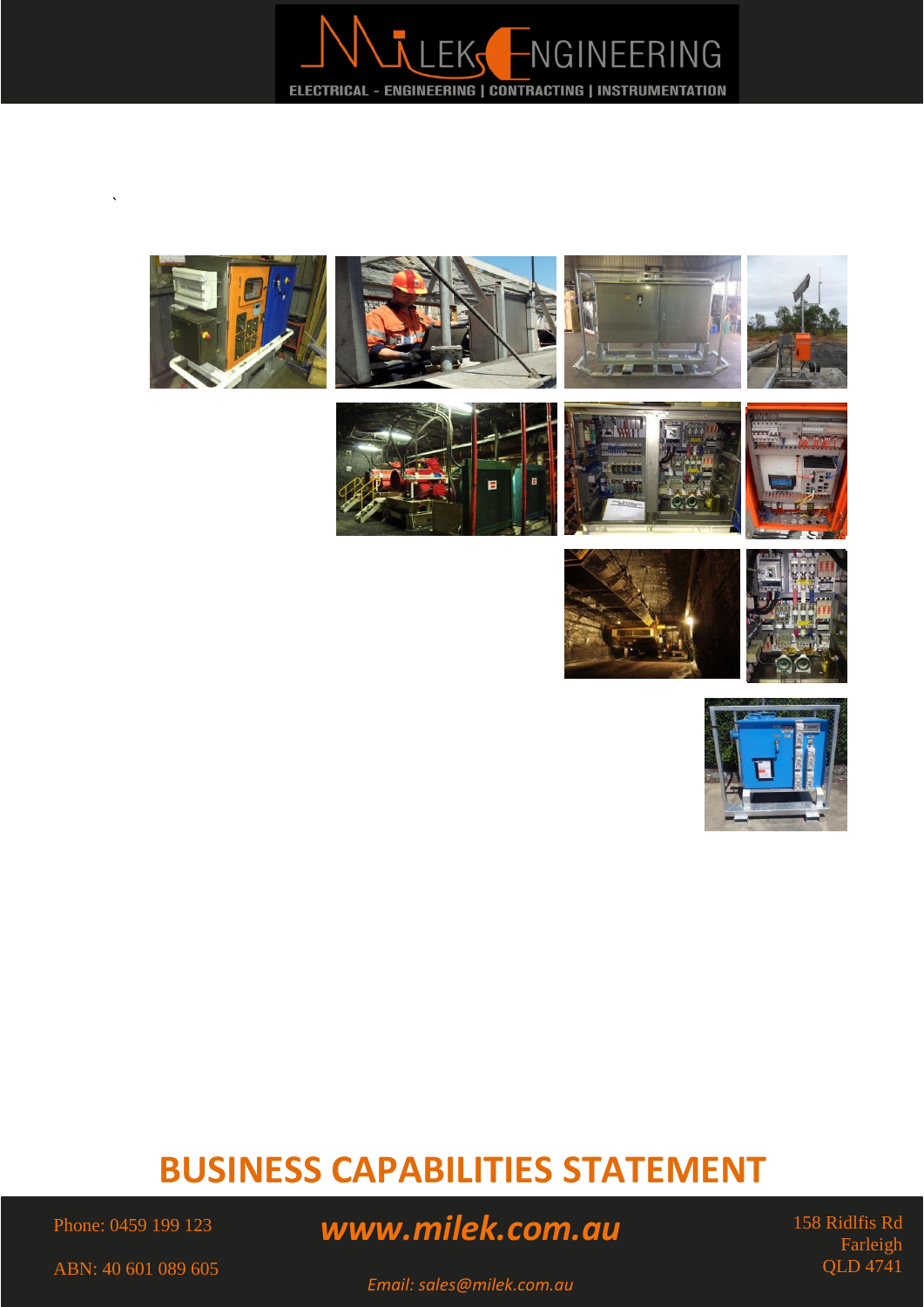

## **Contents**

Phone: 0459 199 123

www.milek.com.au

158 Ridlfis Rd Farleigh **OLD** 4741

ABN: 40 601 089 605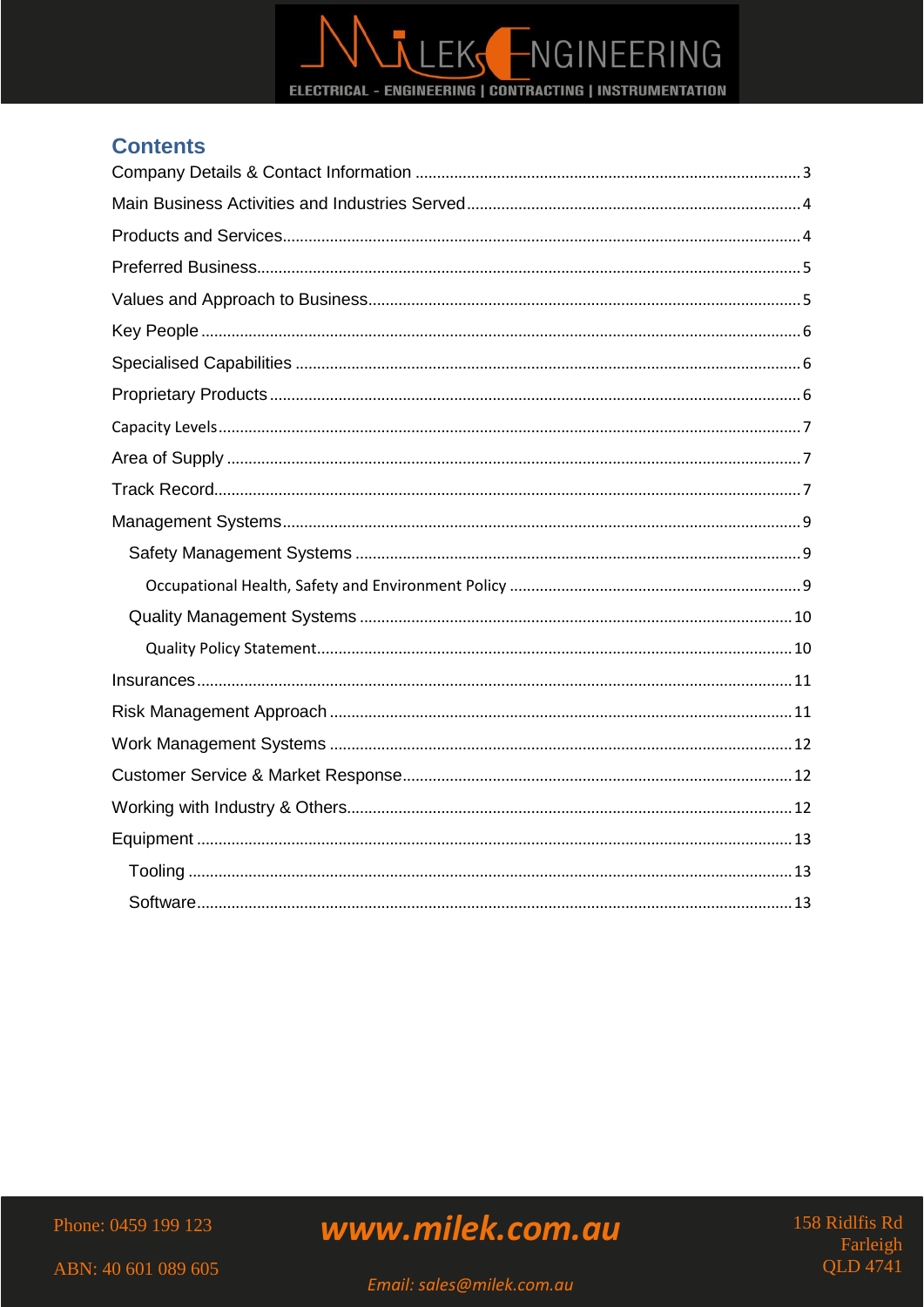

## <span id="page-2-0"></span>**Company Details & Contact Information**

| <b>Registered Name:</b>           | Milek Engineering Pty Ltd                                                                                                                              |
|-----------------------------------|--------------------------------------------------------------------------------------------------------------------------------------------------------|
| <b>Trading Name:</b>              | <b>Milek Engineering</b>                                                                                                                               |
| ABN:                              | 40 601 089 605                                                                                                                                         |
| <b>Registered Office Address:</b> | 158 Ridolfis Rd Farleigh, Q 4741                                                                                                                       |
| <b>Postal Address:</b>            | 158 Ridolfis Rd Farleigh, Q 4741                                                                                                                       |
| <b>Telephone Number:</b>          | 0459199123                                                                                                                                             |
| <b>Web Address:</b>               | www.milek.com.au                                                                                                                                       |
| <b>List of Directors:</b>         | David Tibbles<br>Electrical Engineer with 20 Years Industry Experience<br><b>Business Manager</b><br>Phone 0459 199 123<br>Email dtibbles@milek.com.au |
| <b>Bankers:</b>                   | <b>ANZ Bank Mackay</b><br>Sydney St Mackay, Q4740                                                                                                      |
| <b>Auditors/Accountants:</b>      | <b>Pro Active Accounting Solutions</b><br>1 <sup>st</sup> Floor Cnr Sydney & Gordon St<br>Mackay Q4740                                                 |

Phone: 0459 199 123

*www.milek.com.au*

158 Ridlfis Rd Farleigh QLD 4741

ABN: 40 601 089 605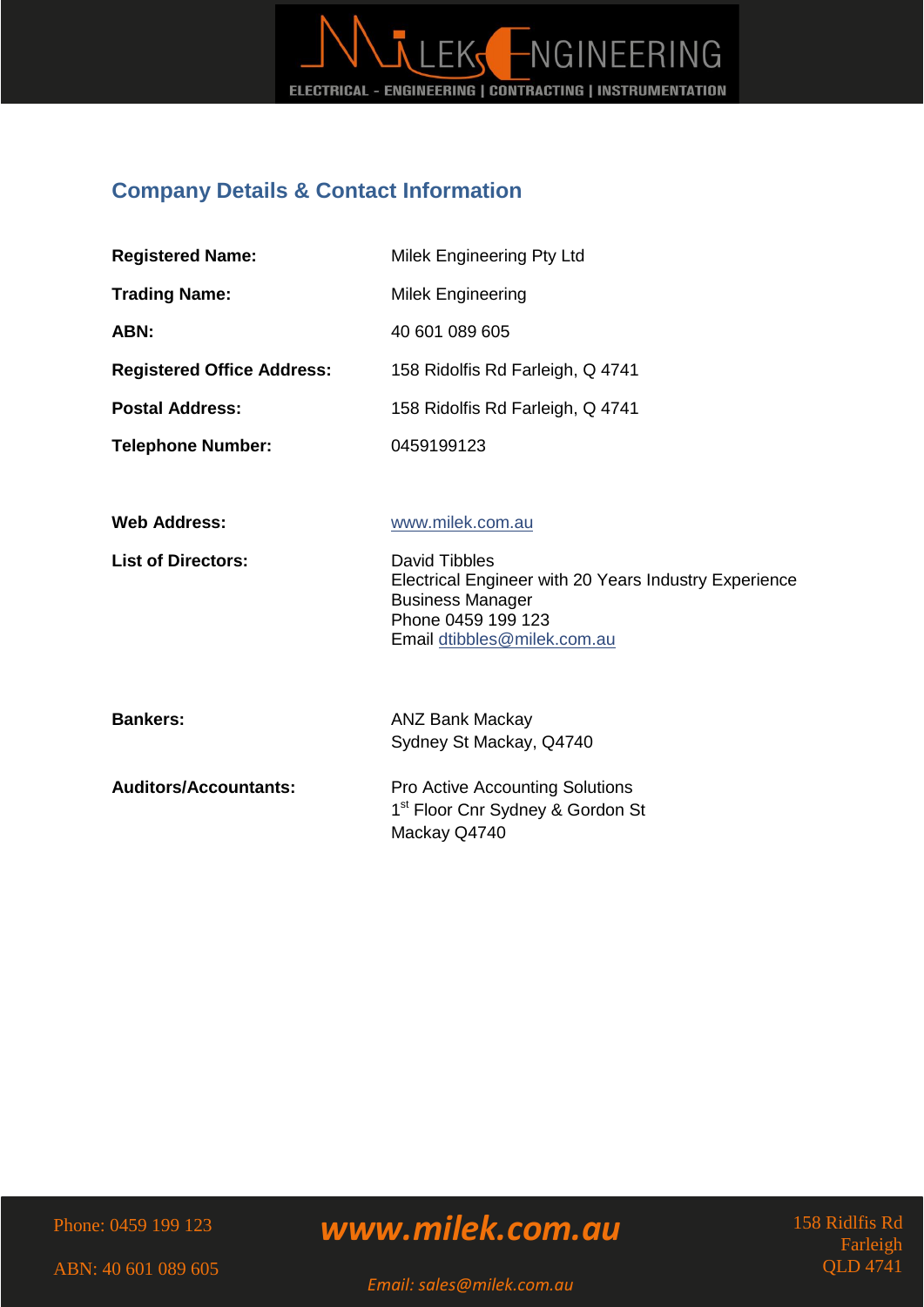

## <span id="page-3-0"></span>**Main Business Activities and Industries Served**

Milek Engineering specialises in the delivery of turn key solutions for small to medium Projects for Mining, Industrial and Port facilities. We excel in this area through our capability to provide design and project management, manufacture of equipment in our Mackay facility, installation of equipment on site through our service division, and Automation and commissioning expertise to integrate into existing plant control systems or stand alone control.

We are an adaptable enterprise with a focus on innovative solutions for our customers, providing robust, efficient, reliable equipment for harsh and challenging operating environments.

## <span id="page-3-1"></span>**Products and Services**

Milek prides itself on the ability to work with customers, to offer innovative, cost effective, quality equipment that minimises onsite installation and commissioning time, and enables efficient maintenance of the equipment throughout its lifecycle.

This philosophy manifests in a range of original equipment and proprietary products as well as the ability to offer individual solutions, relating to electrical systems and support equipment, including but not limited those outlined below.

| <b>Original Equipment /Products</b>        | <b>Services</b>                            |
|--------------------------------------------|--------------------------------------------|
| <b>Substation Design &amp; Manufacture</b> | All Electrical Equipment Design & Drafting |
| Remote telemetry control and monitoring    | Switchboard design & Manufacture           |
| Panel                                      |                                            |
| Switchboard design and Manufacture         | Program development and Support            |
| Control Panel Development and              | On-site Technical, Commissioning and       |
| manufacture                                | <b>Project Management Support</b>          |
| <b>Renewable Energy Systems</b>            | Equipment Overhaul / Lifecycle Management  |
|                                            | PLC Control & Optimisation                 |

Phone: 0459 199 123

*www.milek.com.au*

158 Ridlfis Rd Farleigh QLD 4741

ABN: 40 601 089 605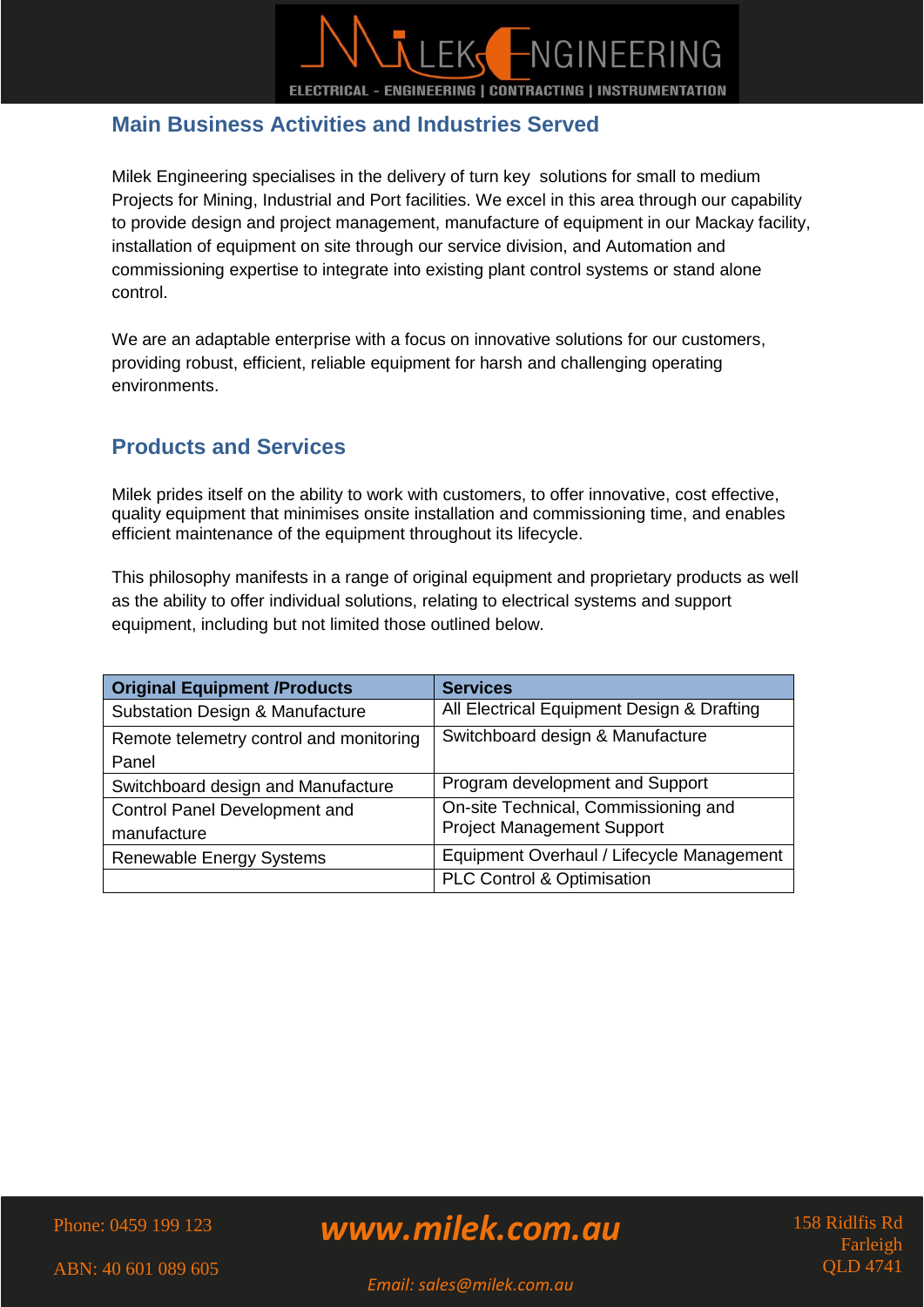## <span id="page-4-0"></span>**Preferred Business**

We are able to undertake works from small component supply and overhaul work, to delivery of multimillion dollar turnkey electrical packages. We have an extensive network of industry partners to meet the demands of delivering large scale projects. The range of project we are best able to deliver is up to \$2m, however we are happy to provide joint proposals to deliver larger works.

## <span id="page-4-1"></span>**Values and Approach to Business**

#### "Our Vision, is to be innovative in our approach, and deliver products and services, unequalled in reliability, function and quality to Mining & Industry"

As a manufacturing and service company, we recognise that our people are our greatest asset in delivering on our promises, and continuing to grow and develop our delivery capabilities. The underlying values behind Milek's ongoing success are:

Zero Harm - We protect our people, our customers, the community and our

environment.

- People We develop our people and retain skills within our business.
- Continuous Improvement The way we do it can always be improved.
- Integrity We all have a part to play in every success of Milek, through our actions, our behaviours and our attitude.
- Delivery We plan and manage our work to deliver in full, on-time.
- Our Customers We listen to our customers ideas and adapt to their needs.

Phone: 0459 199 123

*www.milek.com.au*

158 Ridlfis Rd Farleigh QLD 4741

ABN: 40 601 089 605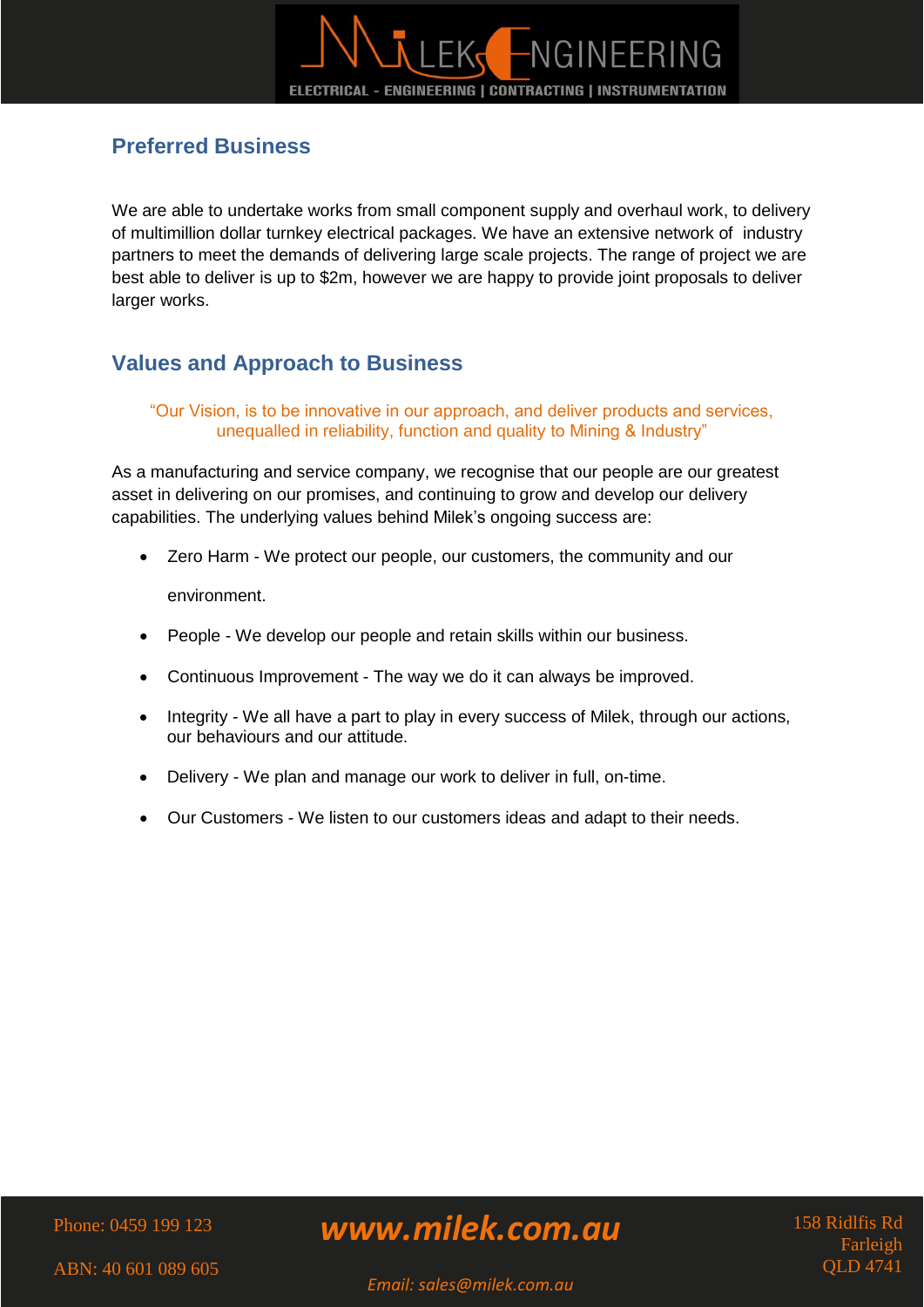# LEK FNGINEERING ELECTRICAL - ENGINEERING | CONTRACTING | INSTRUMENTATION

## <span id="page-5-0"></span>**Key People**

## **Business Manager – Director**

#### **David Tibbles**

BEng Electrical

20 years' experience in heavy industry made up of:

- o10 years electrical design, control systems and automation
- $\circ$ 10 years materials handling conveyor system specific in electrical, projects and business management

#### **Workshop Supervisor Gary Brackley**

Electrical Supervisor

- 15 Years Mine Installation
- 10 Years Experience Control Panel Manufacture

# <span id="page-5-1"></span>**Specialised Capabilities**

With a unique combination of construction / projects, maintenance, manufacturing and design experience within our team, Milek provide a diverse range of products and solutions for industry. We work extensively with our customers to provide specific solutions and continually seek to improve what we are able to offer. By engaging with the end user in the design phase of our equipment, we are able to provide benefits to our customers throughout the product life.

- Design for efficient, cost effective manufacture
	- o Continuous improvement in our manufacturing processes delivering the lowest capital costs
	- o Ability to utilize global manufacture solutions for our equipment
- Design for safe, effective transport and installation
	- $\circ$  Safe handling of equipment from the factory to the final installed location
	- o Modular components to maximise pre installation and commissioning, reducing site construction costs
	- o Improved installation time
- Design for complete lifecycle management
	- o Efficient maintenance of equipment, providing increased product life
	- o Safe and reliable equipment operation

## <span id="page-5-2"></span>**Proprietary Products**

Product Research and Development allows our business to put quality innovative products and solutions into industry, in turn contributing to the satisfaction of our customers and the ongoing growth and success of our business. We are committed to the continuation of work in this area and enjoy the challenge of continued innovation and solutions to complex problems.

Phone: 0459 199 123

# *www.milek.com.au*

158 Ridlfis Rd Farleigh QLD 4741

ABN: 40 601 089 605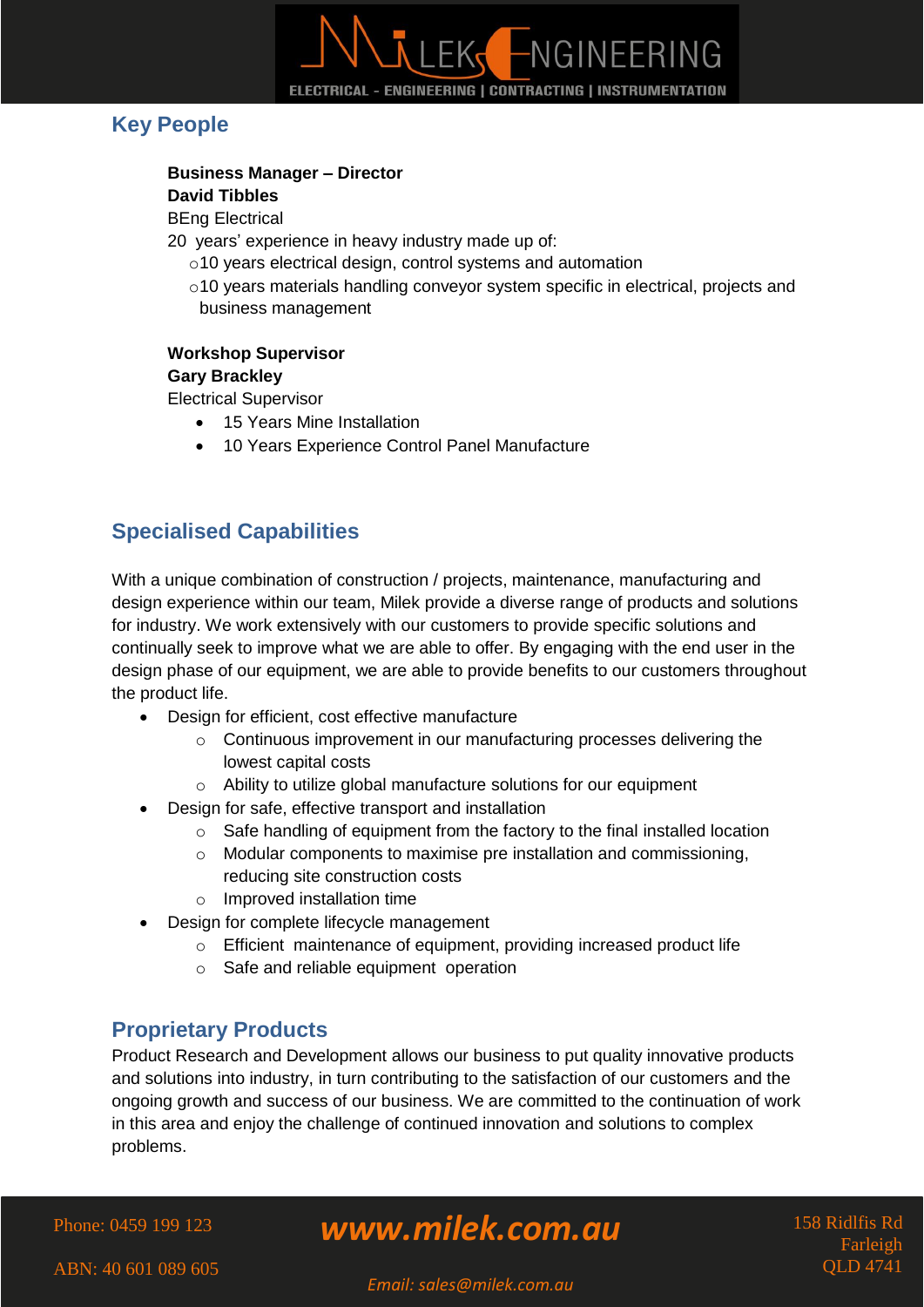

## <span id="page-6-0"></span>**Capacity Levels**

Milek have nominally 2-5 permanent staff based in the Mackay facility, with flexibility to increase through the use of sub contract or casual staff in high demand periods. We have strong links within the Mackay Area Industry Network (MAIN) and have developed a subcontractor support network, with a list of companies pre-qualified to our standards, specializing in fabrication, electrical manufacture and project management.

## <span id="page-6-1"></span>**Area of Supply**

Due to our geographical location, we are strategically located to service the QLD mining & Gas market, however we have supplied equipment to Wollongong in the south and Townsville in the north, and welcome the opportunity to discuss requirements beyond these locations.

## <span id="page-6-2"></span>**Track Record**

We are a relatively young business with only a short list of projects undertaken, however our personnel have extensive experience in delivering electrical projects over a 20 year period. A list of major customers along with scopes of work covered is detailed in the table below. Reference contacts can be provided upon request.

On works completed to date, we have been able to provide, track and meet our customer delivery objectives. We pride ourselves on an ability to react to our customer needs when things don't go to plan. It is a requirement of our process to provide project scheduling and progress updates to identify and manage our operations to project deadlines.

| <b>Customer</b>        | <b>General Description Of Works</b>                   |  |
|------------------------|-------------------------------------------------------|--|
| <b>BMA Broadmeadow</b> | Design and manufacture and installation<br>٠          |  |
|                        | of solar powered water monitoring                     |  |
|                        | stations                                              |  |
|                        | Program development and<br>$\bullet$                  |  |
|                        | commissioning of conveyor system                      |  |
|                        | Manufacture and installation of Multiple<br>$\bullet$ |  |
|                        | <b>Belt Starter Panels</b>                            |  |
|                        | Pump station Installation and<br>$\bullet$            |  |
|                        | Comissioning                                          |  |
|                        | VVVF Drive and winch manufacture and                  |  |
|                        | Commissioning                                         |  |
|                        | Remote radio telemetry system<br>$\bullet$            |  |
| <b>Crinum Mine</b>     | Dual 150KW Substation Starter Panel                   |  |
|                        | Design & Manufacture                                  |  |

*www.milek.com.au*

158 Ridlfis Rd Farleigh QLD 4741

ABN: 40 601 089 605

Phone: 0459 199 123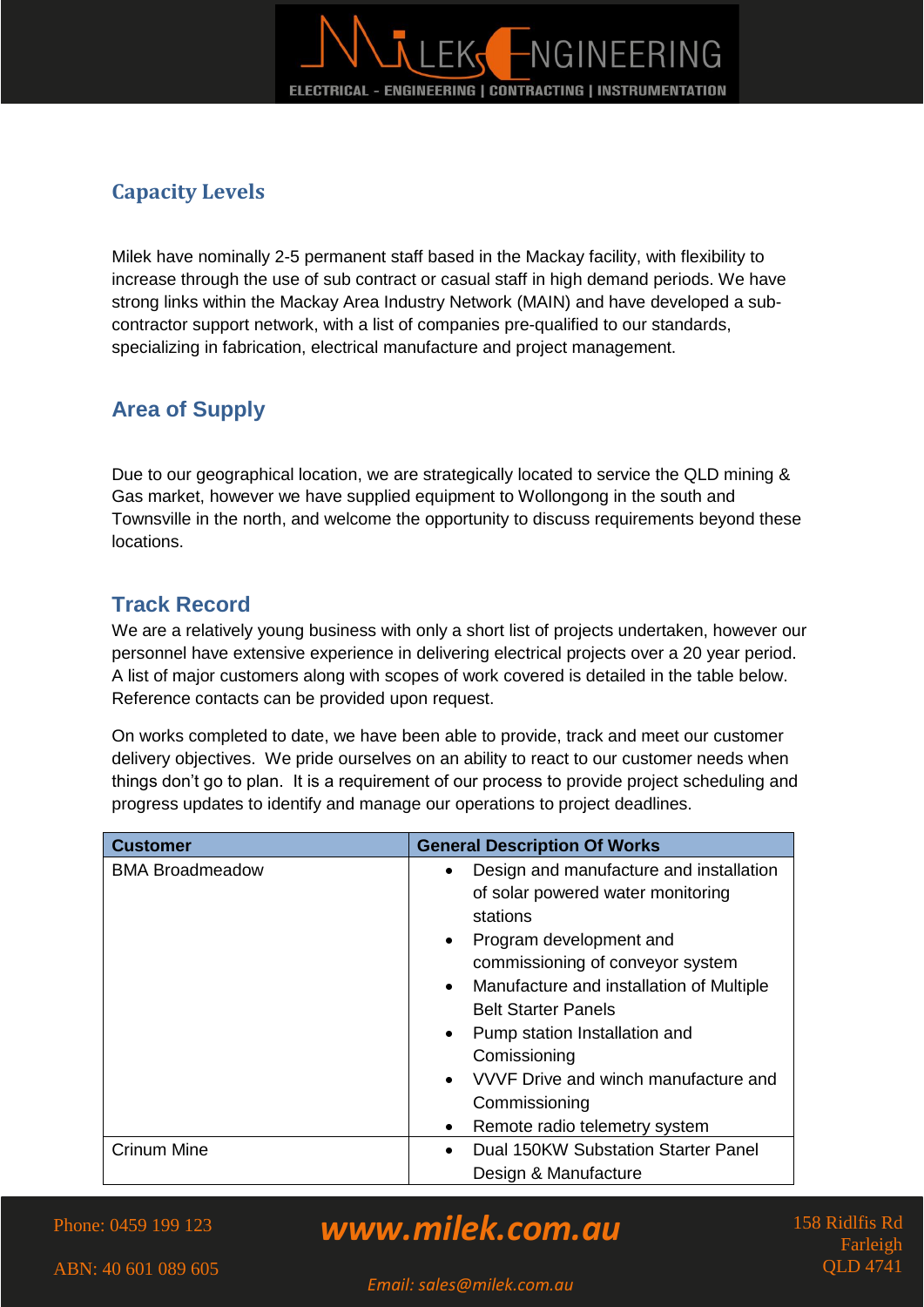

|                                     | • VVVF Winch Panel                                                                                                                     |
|-------------------------------------|----------------------------------------------------------------------------------------------------------------------------------------|
| Dalrymple Bay Coal Terminal         | Design / drafting consultancy services.                                                                                                |
| Arrow Energy Moranbah               | <b>SCADA Support &amp; Development</b><br>$\bullet$<br>Dam Transfer Pump station Design<br>$\bullet$<br>Manufacture and commissioning. |
| <b>BHP Billiton- Illawarra Coal</b> | Belt Starters and commissioning<br>$\bullet$<br>services.                                                                              |
| Dowdens Pumping                     | Electrical manufacture, installation and<br>$\bullet$<br>commissioning services.                                                       |

Phone: 0459 199 123

# *www.milek.com.au*

158 Ridlfis Rd Farleigh QLD 4741

ABN: 40 601 089 605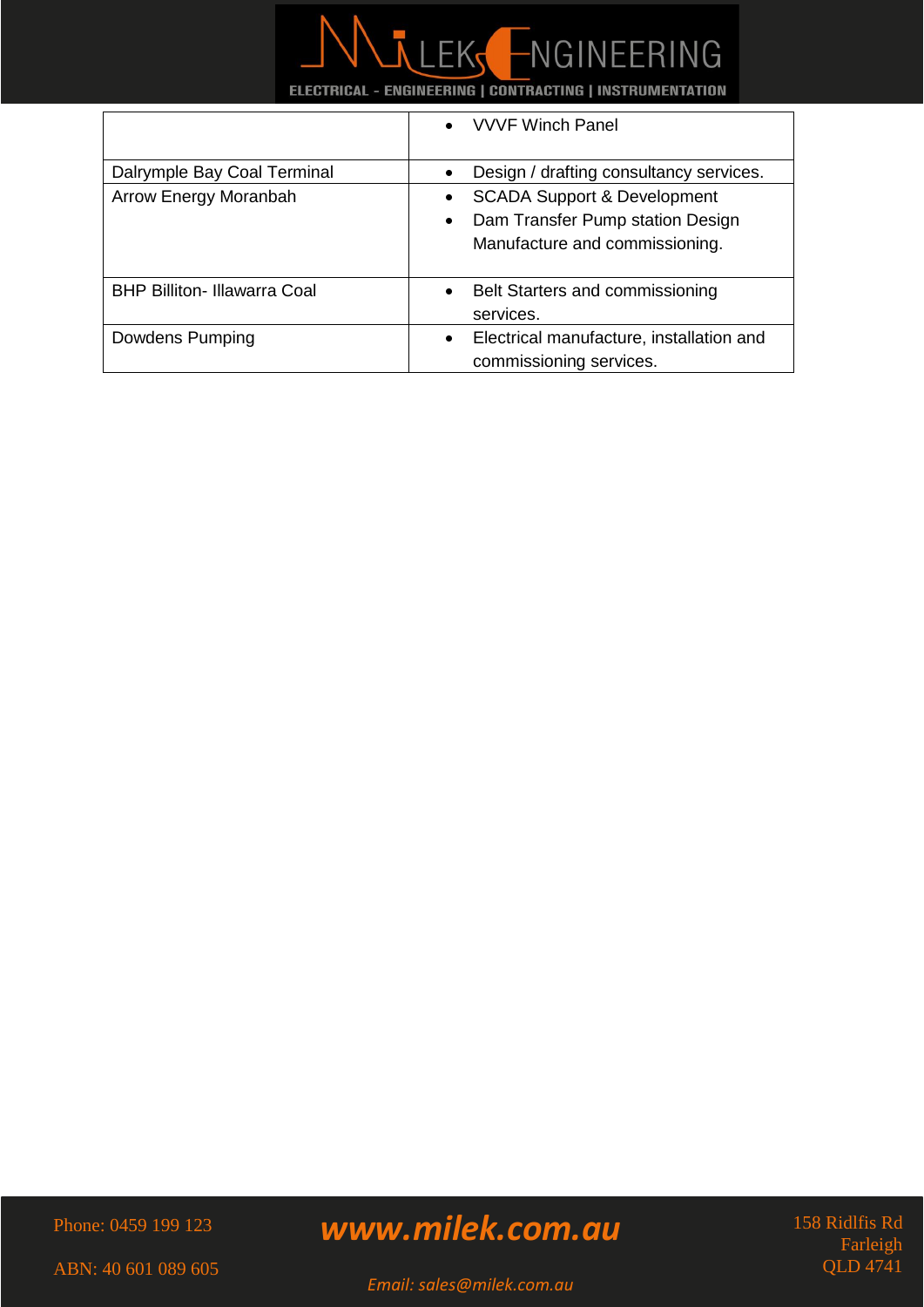

### <span id="page-8-0"></span>**Management Systems**

### <span id="page-8-1"></span>**Safety Management Systems**

In line with our core values, MILEK have developed and implemented a health, safety and environmental management plan complying with AS14001 & AS4801 awaiting third party audit.

#### <span id="page-8-2"></span>**Occupational Health, Safety and Environment Policy**

Mining & Industrial Electrical Engineering (MILEK) management is committed to maintaining the health, safety, environment and welfare of all its personnel and the wider community. MCE endeavour to meet all its obligations under the Workplace Health and Safety Act of 2011, through continual development, review and communication of the Company Safety Management Plan and it's requirements.

OHS&E is the primary consideration in all decisions and planning, and is an integral part of every managerial and supervisory decision. Managers, Field Support Staff and Supervisors have the responsibility to ensure that OHS&E policies and procedures are made clear and communicated to all employees as well as subcontractors and visitors, and that these policies and procedures are observed at all times.

All employees have a responsibility to perform all their duties in a responsible manner ensuring their own safety and others in their working environment. Employees are required to observe all OHS&E directives and procedures. Our employees will actively participate in all Safety Meetings and meet their obligations under MILEK's Management Plan and the Occupation Health and Safety Act of 2011.

The OHS&E Management Plan is an integral part of the Company's procedure's and is administered by the Operations Manager and Work Place Health and Safety Officer.

*David Tibbles - Director* 

Phone: 0459 199 123

*www.milek.com.au*

158 Ridlfis Rd Farleigh  $\cap$  D 4741

ABN: 40 601 089 605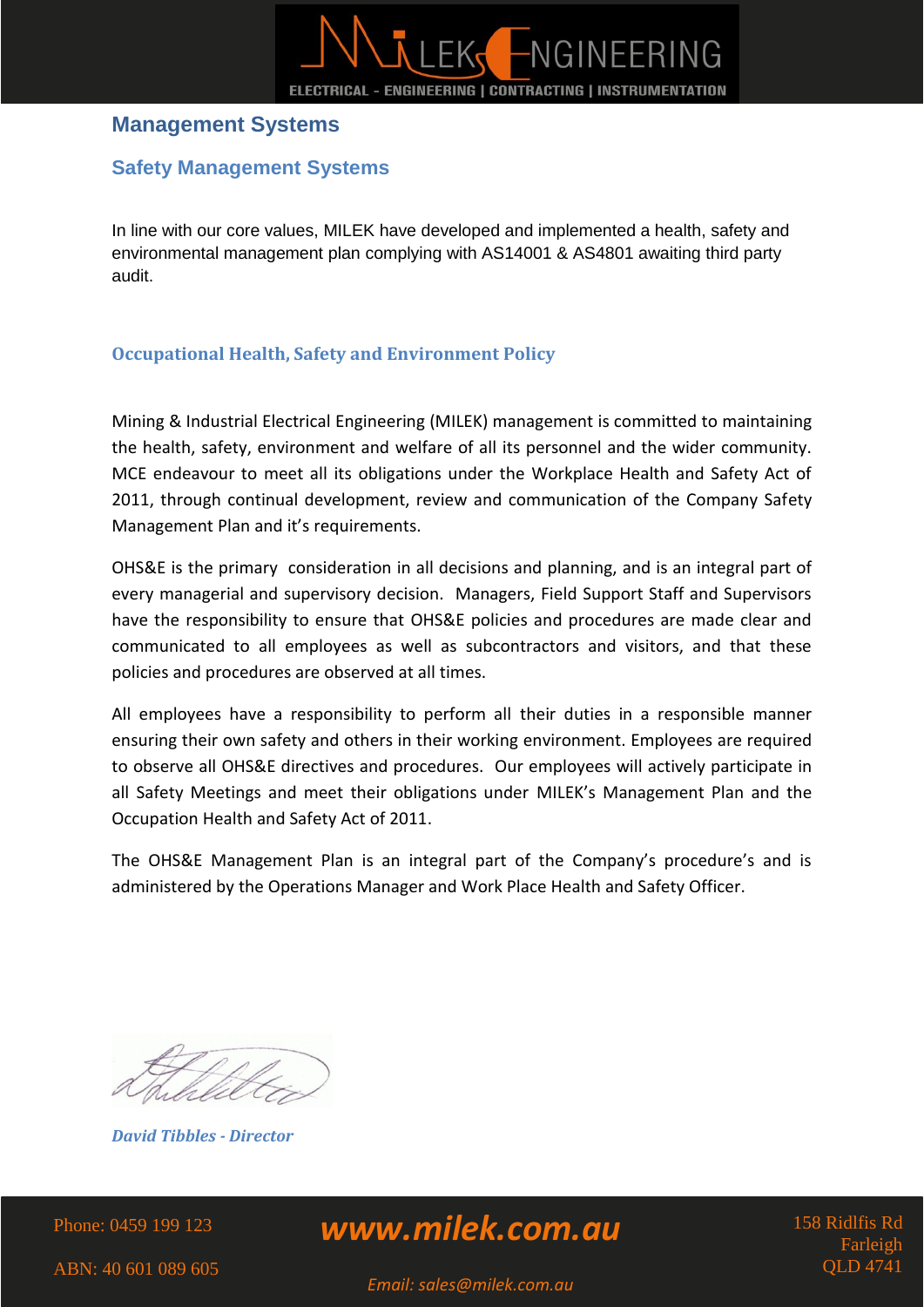

### <span id="page-9-0"></span>**Quality Management Systems**

MILEK operates under the quality policy below and seek ISO 9001 approval of our quality system. We have engaged the services of a specialist third party to assist in the review and improvement of current quality systems, for use in our operations to comply with ISO9001, with an anticipated assessment to be undertaken early in 2015.

#### <span id="page-9-1"></span>**Quality Policy Statement**

The objective of Mining & Industrial Electrical Engineering (MILEK) operations is to meet or exceed the expectations of our customers, working to regulatory, company and/or contractual quality requirement as expressed in our procedures and work instructions.

To achieve this objective, it is our policy to establish and maintain a quality assurance program that is third party accredited to AS NZS/ISO 9001:2000.

This, applied with our continuous improvement philosophy will allow the company to strengthen and improve the products and services supplied.

The MILEK Quality Manual describes how the specific procedures and work instructions are designed to ensure that all requirements relating to quality are recognised, and that a constant and uniform control of these requirements is maintained.

It is the responsibility of all employees to see that these procedures and work instructions are implemented and followed.

*David Tibbles - Director* 

Phone: 0459 199 123

*www.milek.com.au*

158 Ridlfis Rd **Farleigh** QLD 4741

ABN: 40 601 089 605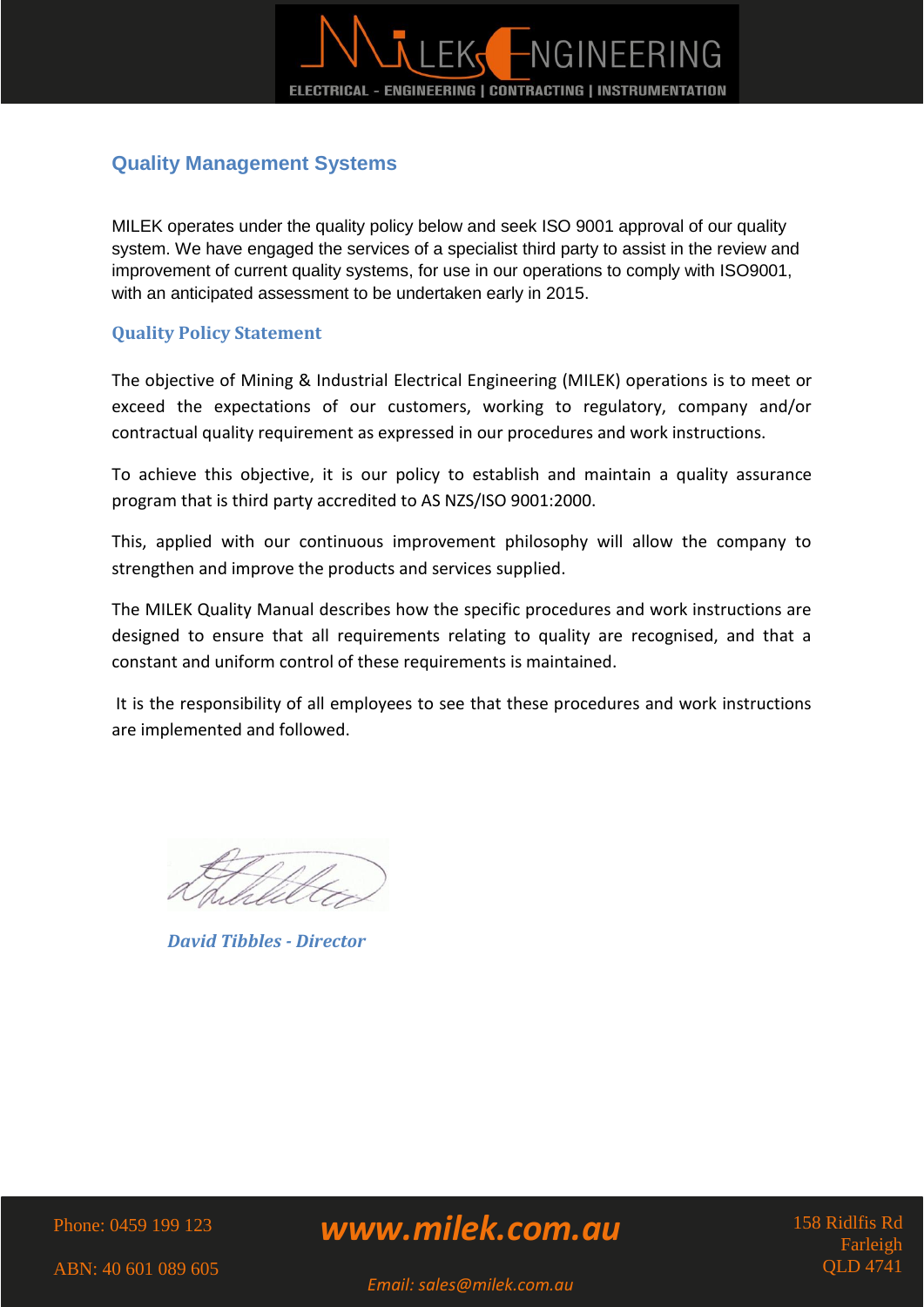### <span id="page-10-0"></span>**Insurances**

Certificates of currency are available on request for the following insurance coverage.

LEK,

ELECTRICAL - ENGINEERING | CONTRACTING | INSTRUMENTATION

-NGINEERING

Public & Products Liability - \$20,000,000

Professional Indemnity - \$2,000,000

Transit Insurance - \$500,000

### <span id="page-10-1"></span>**Risk Management Approach**

Mining & Industrial Electrical Engineering (MILEK) asses & manage risk through many avenues within the business structure, from health and safety through to project delivery. The risk matrix below details some of the processes in place to mitigate levels of risk specific to project delivery.

| <b>Project Risk</b>                             | <b>Management Practices</b>                                                                                                                                                                                                                                                                                                                                                                                                                   |  |
|-------------------------------------------------|-----------------------------------------------------------------------------------------------------------------------------------------------------------------------------------------------------------------------------------------------------------------------------------------------------------------------------------------------------------------------------------------------------------------------------------------------|--|
| Safety, Health &<br>Environmental<br>Management | Adherence to MILEK safety management plan<br>$\bullet$<br>Design risk assessment conducted with end user input to<br>$\bullet$<br>manage risks in the design<br>Involvement in operational risk assessment conducted with end<br>$\bullet$<br>use<br>Development & Supply of operation and maintenance manuals<br>$\bullet$                                                                                                                   |  |
| Scope Change                                    | Clarify and review scope to ensure requirements are clear<br>$\bullet$<br>Communication and continual monitoring of scope change<br>$\bullet$<br>effects on cost and delivery<br>Negotiate risk/contingency allocation for projects<br>$\bullet$                                                                                                                                                                                              |  |
| Late Delivery                                   | Production of detailed manufacturing schedule at<br>$\bullet$<br>commencement of project identifying constraints and critical<br>path<br>Monitoring of progress against schedule to gain early indication<br>$\bullet$<br>Identification of additional subcontractors or resources to<br>address variance from schedule                                                                                                                       |  |
| <b>Quality Variance</b>                         | Utilisation of and adherence to MILEK project quality manual<br>$\bullet$<br>Development of project specific quality plan for principal<br>$\bullet$<br>approval prior to commencing manufacture<br>Well structured and monitored inspection and testing plan<br>$\bullet$<br>Pre-qualification of subcontractors to project quality plan<br>$\bullet$<br>Adherence to and or development of standard operating<br>procedures for the project |  |
| <b>Insufficient Funding</b>                     | Establish project payment terms to accommodate progress or<br>$\bullet$<br>milestone payments<br>Pre-approved finance backing before project commencement<br>٠                                                                                                                                                                                                                                                                                |  |
| <b>Force Majeure</b>                            | <b>Cyclone Preparation Plan implemented</b><br>$\bullet$<br>Adequate Insurance cover<br>Stand by power generator at the facility<br>$\bullet$                                                                                                                                                                                                                                                                                                 |  |
| Insufficient<br><b>Resources</b>                | Key staff retentions identified during project start-up<br>$\bullet$<br>Staff Development and retention schemes implemented<br>Key subcontractors identified and pre-qualified                                                                                                                                                                                                                                                                |  |

Phone: 0459 199 123

*www.milek.com.au*

158 Ridlfis Rd Farleigh QLD 4741

ABN: 40 601 089 605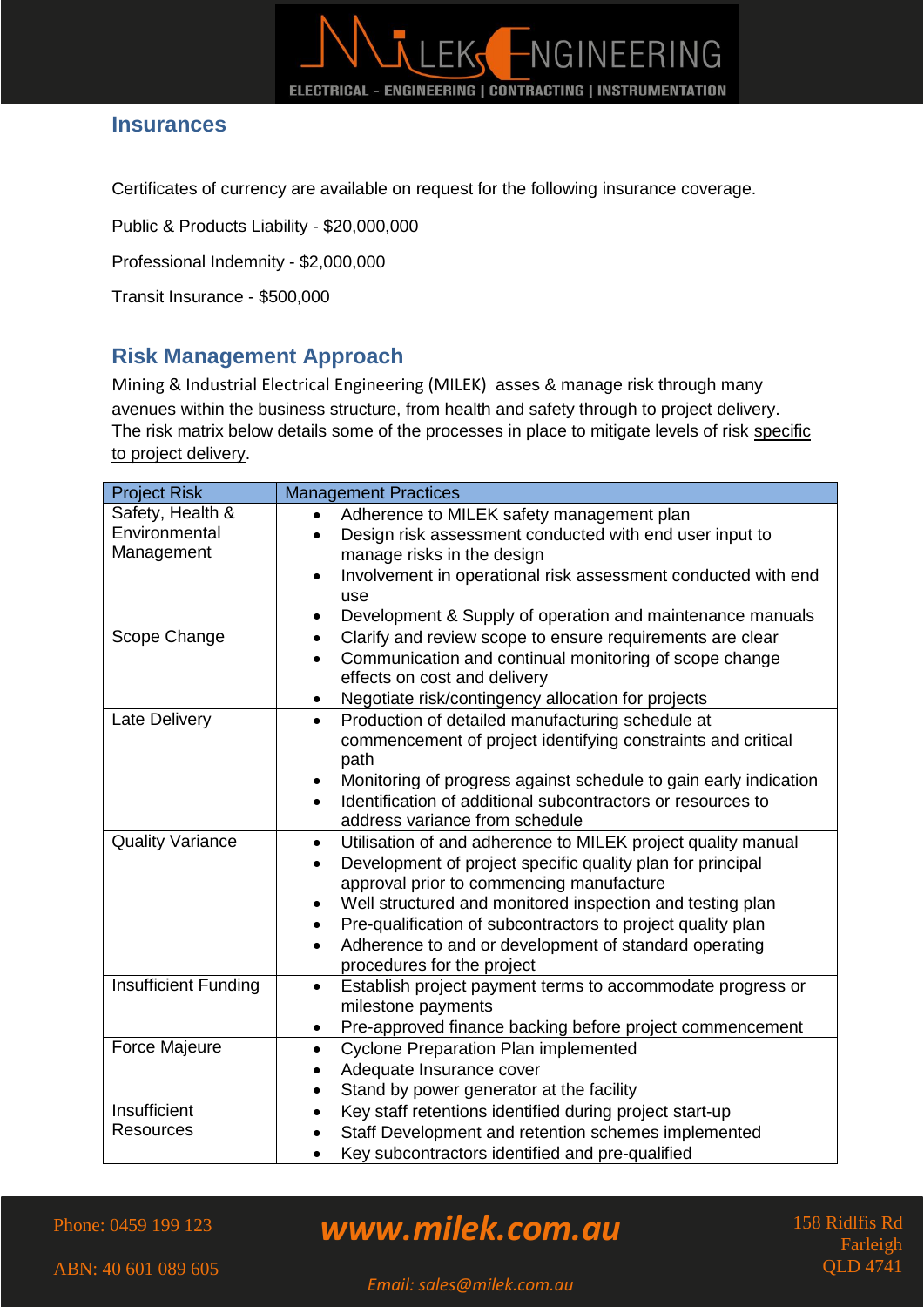

### <span id="page-11-0"></span>**Work Management Systems**

Mining & Industrial Electrical Engineering (MILEK) utilises the following management systems to manage operational planning, engineering design and financial functions of the business.

- MEX Maintenance Software
- MYOB accounting software
- MS project software

## <span id="page-11-1"></span>**Customer Service & Market Response**

Mining & Industrial Electrical Engineering (MILEK) prides itself on the ability to work effectively with customers to offer innovative, cost effective, quality equipment on time and on budget. An ongoing commitment to developing expanded capabilities in house, in terms of intellectual property and equipment, provides our customers direct contact with the people in our business who can "make it happen", and the flexibility to react, ensuring the outcome delivered meets their needs.

## <span id="page-11-2"></span>**Working with Industry & Others**

MILEK are contributing members to several industry organisations as well as the wider community. We are active members within the following organisations:

- Mackay Area Industry Network group
- Export Market Development Group
- Australian Institute of Project Management
- Institute of Engineers Australia

We are also members within our community groups providing sponsorship of local organisations, teams and events including:

- Mackay City Hawks AFL club
- Eimeo Surf Lifesaving Club
- Dolphins Soccer Club

#### Phone: 0459 199 123

# *www.milek.com.au*

158 Ridlfis Rd **Farleigh** QLD 4741

ABN: 40 601 089 605